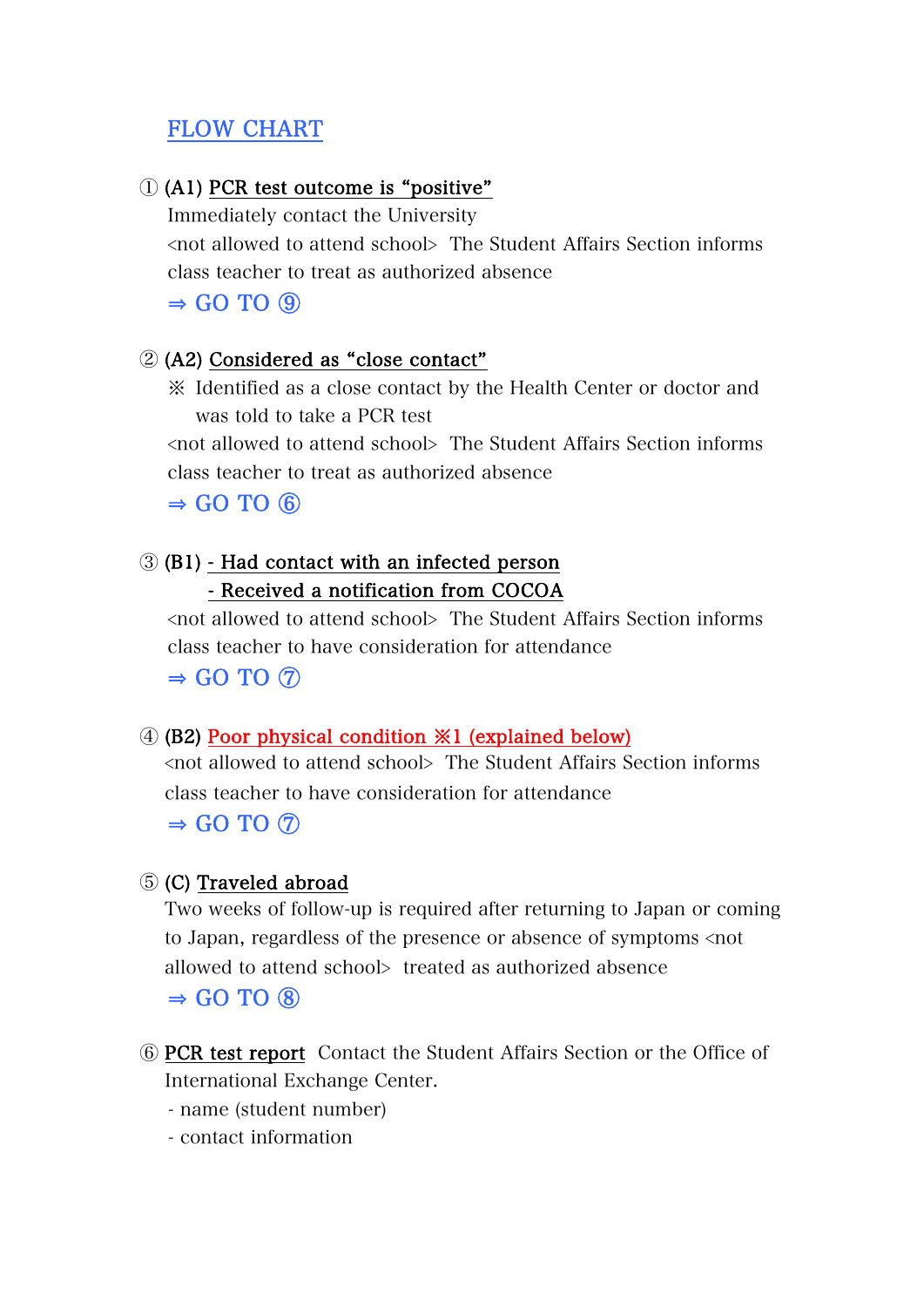- current symptoms and progress
- activity log from 4 days before the onset of symptoms, presence or absence of contacts
- last day to attend University, etc.
- PCR test date, location, scheduled date of outcome

## $\Rightarrow$  GO TO  $\omega$

#### ⑦ Report on contact status and/or poor physical condition

Please contact the Student Affairs Section or the Office of International Exchange Center.

- name (student number)
- contact information
- current symptoms and progress
- activity log of recent actions
- last day to attend University, etc.

### $\Rightarrow$  GO TO  $\Omega$

#### ⑧ Report of overseas travel

Two weeks of follow-up is required. Please contact the Student Affairs Section or the Office of International Exchange Center.

#### - If there is **no** abnormality

Please be sure to call the Student Affairs Section or the Office of International Exchange Center before coming back to campus.

#### - If there **is** abnormality

Immediately refer to the "Consultation counter" and follow the flow chart to report to the University.

## $\Rightarrow$  GO TO  $\Omega$

⑨ In-depth information exchange with the University

## If you are infected with COVID-19

The University (the Student Affairs Section and/or the Office of International Exchange Center) will contact you several times to check your situation.

Please be sure to answer your phone or return the call.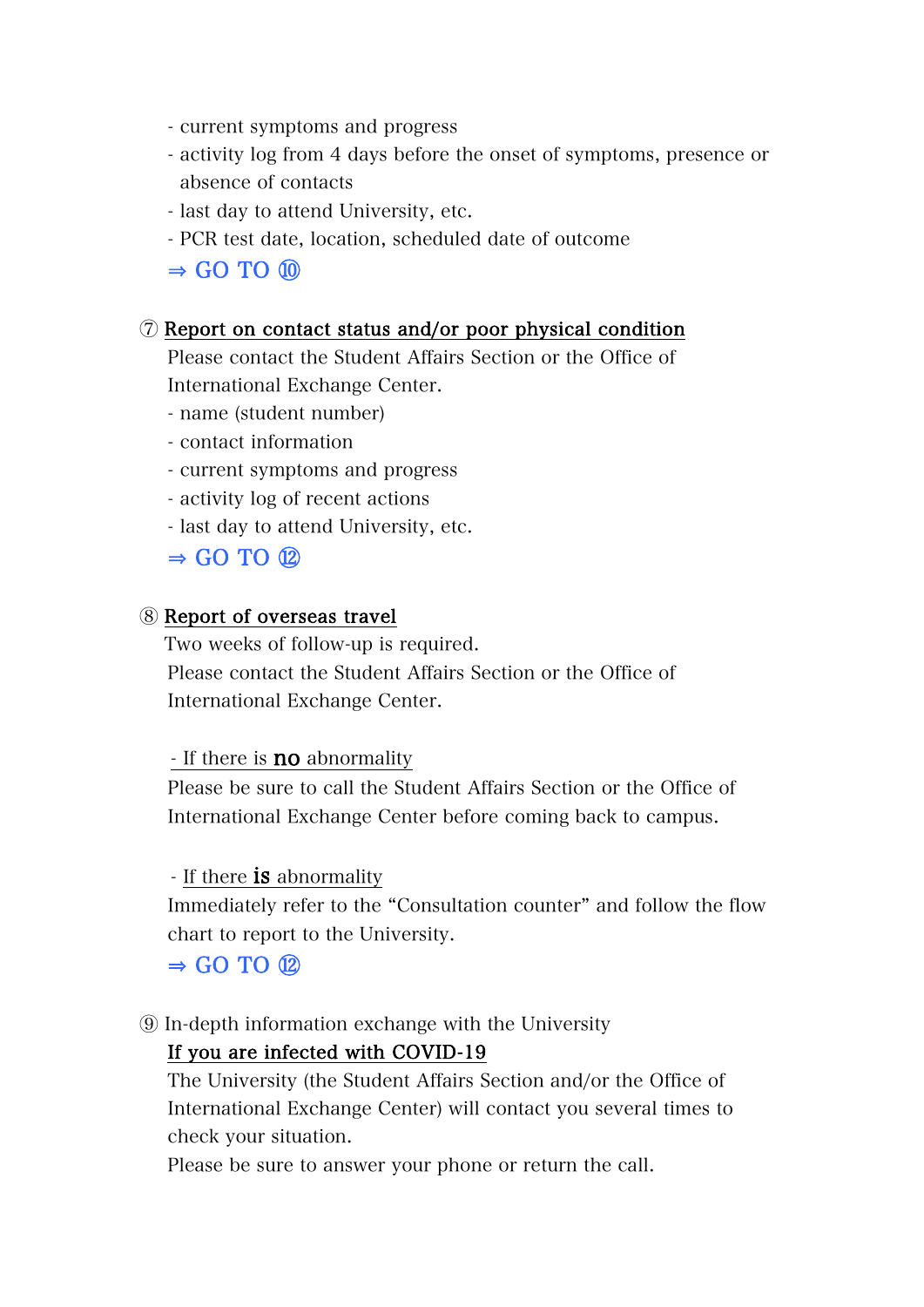- Test result (date tested as positive)

- Symptoms, progress, diagnosis

- Close contacts and contacts (especially on-campus and universityrelated)

- Dates spent at the University (attendance at classes, participation in clubs, etc.)

- Medical treatment destination (hospital/hotel name, check-in date, etc.)

- Date to return to University (upon confirmation with the Health Center or doctor)

## ⑩ Take the PCR test

- Tested positive (infected to COVID-19)
- $\Rightarrow$  GO TO  $\circledcirc$
- Tested negative (NOT infected to COVID-19)
- $\Rightarrow$  GO TO  $(1)$
- ⑪ Report and confirm with the University

## Confirm when to resume school attendance

Please contact the University by telephone with the following information:

- Present physical condition
- Test result (immediately after receiving test result)
- Instructed dates of follow-up (self-quarantine, etc.)
- Other instructions from the doctor/ the Health Center

Even if the follow-up period is over, please make sure to call the University before coming back to campus.

⑫ Consultation counter

Please consult with your family doctor or other familiar medical institution by telephone.

Or,

Residents of Nara prefecture

 $\rightarrow$  Consult to the Nara Prefectural Office "Novel Coronavirus / Fever Patient Consultation Service" (former Returnee / Contact Counseling Center)

Non-residents of Nara prefecture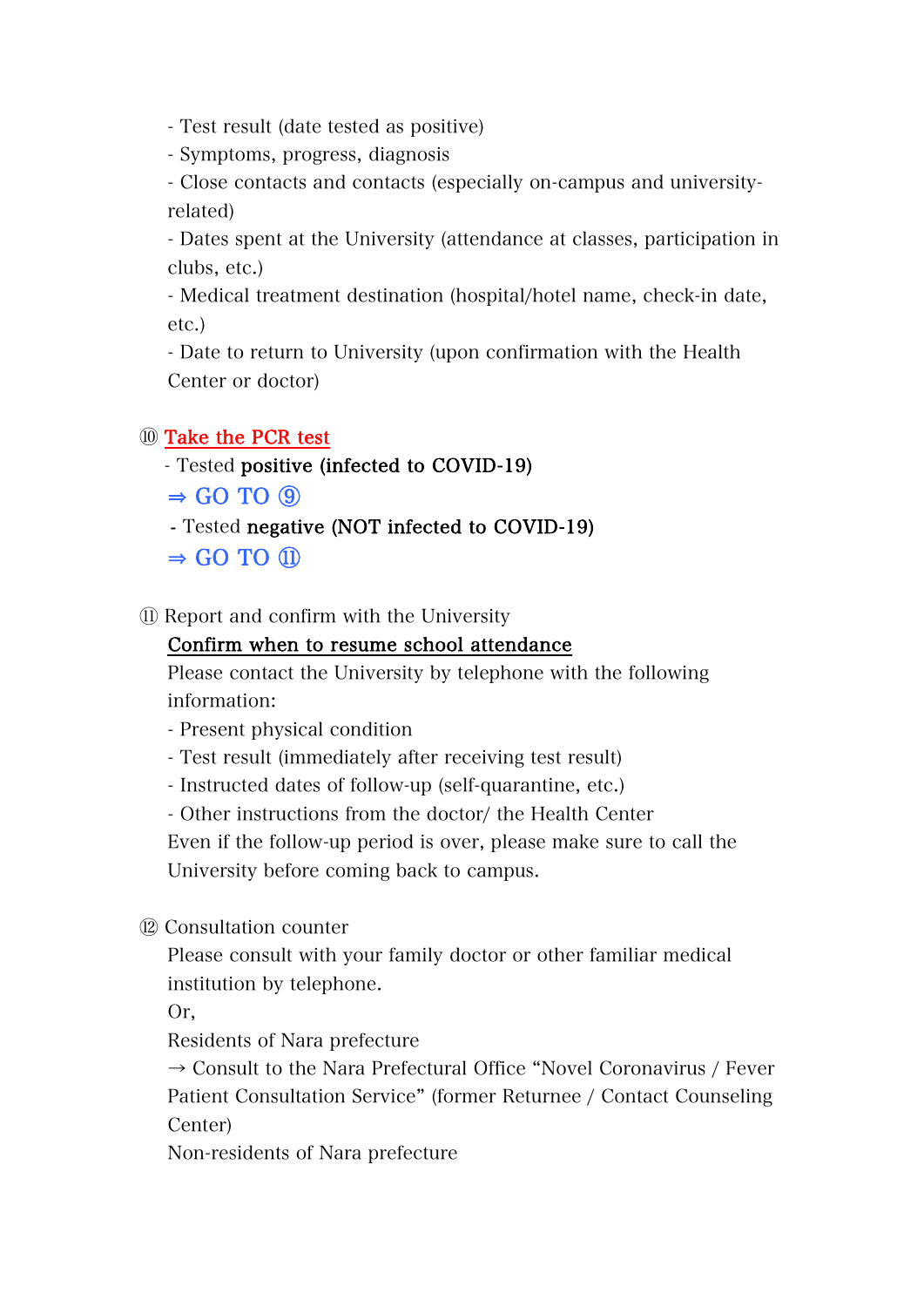$\rightarrow$  Check the contact information of each prefecture's Returnee / Contact Counseling Center on the Ministry of Health, Labor and Welfare website

[URL & QR Code]

# - Decided that you are required to take a test or get examined by a medical institution, etc.  $\Rightarrow$  GO TO  $\circledR$

# - Decided that you are NOT required to take a test or get examined by a medical institution, etc.

 $\Rightarrow$  GO TO  $\Omega$ 

- ⑬ treat as authorized absence  $\Rightarrow$  GO TO  $\circledcirc$
- ⑭ Report and confirm with the University

## Confirm when to resume school attendance

If you are instructed to follow up self-quarantine, etc. as a precautionary measure, please report that to the University Student Affairs Section by telephone with the following information:

- Name (student number)
- contact information
- Present physical condition

Even if the follow-up period is over, please make sure to call the Student affairs Section before coming back to campus.

# ※1 What is "poor physical condition?"

- Any of the symptoms at a strong level: difficulty breathing (dyspnea), strong fatigue (malaise), or high fever
- People who are at risk for severe illness※2 ,and have relatively mild cold symptoms such as fever and cough

※2 People with underlying diseases such as diabetes, heart failure, respiratory diseases (COPD, etc.), people undergoing dialysis, people using immunosuppressive drugs, anticancer drugs, etc., including elderly people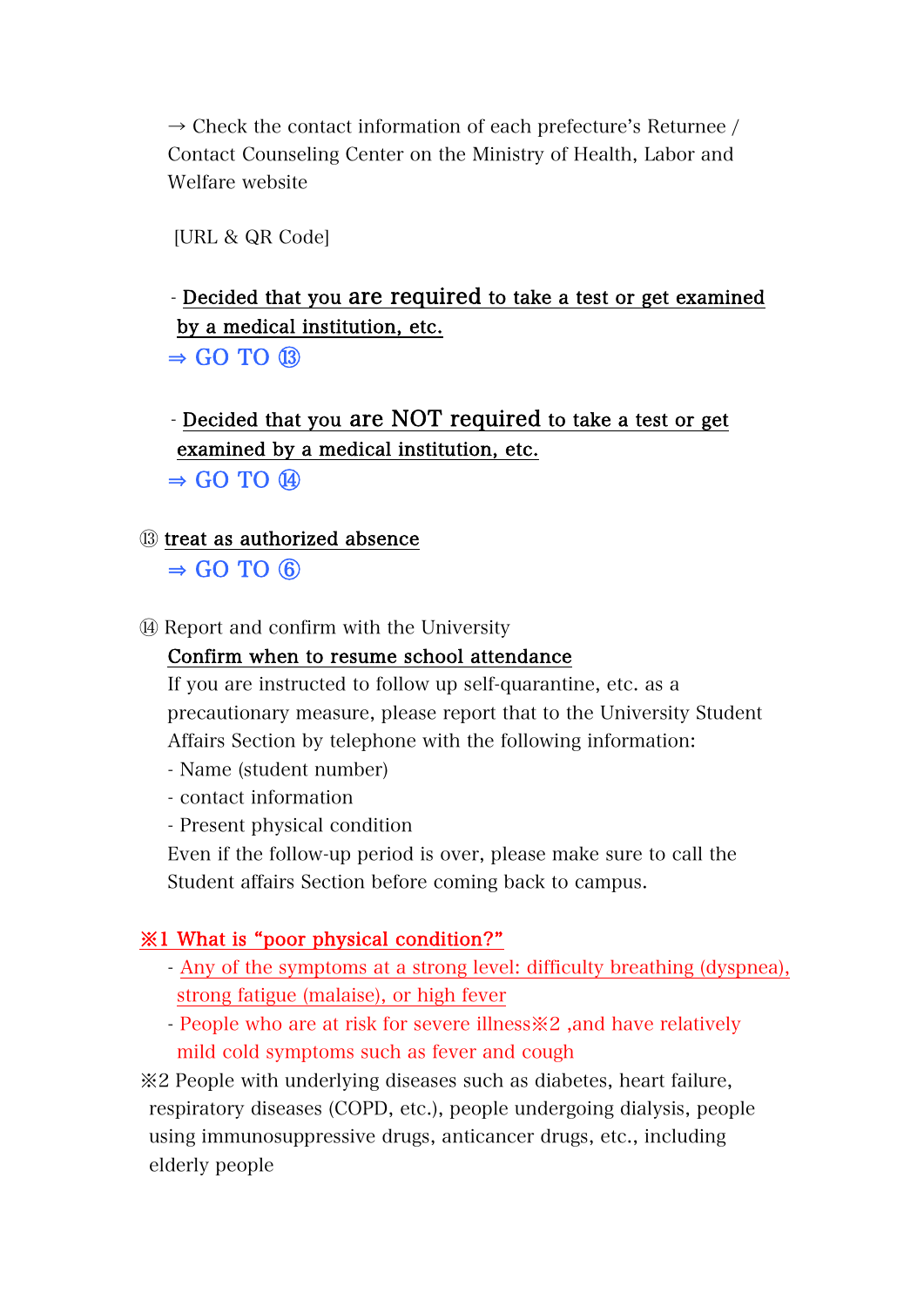- If a person other than the above has a relatively mild cold symptom such as fever or cough for 4 days or more, or if you have to continue taking antipyretics (medicine to bring your fever down), etc.

University contacts:

- ▼ Student Affairs Section Phone: 0743-63-8248, 8148 Fax: 0743-63-7886 E-mail: gakusei@sta.tenri-u.ac.jp
- ▼ The Office of International Exchange Center Phone: 0743-63-9005, 9086, 9096 Fax: 0743-63-7388 E-mail: koryu@sta.tenri-u.ac.jp
- ※ Faculty and staff, please contact your department head.